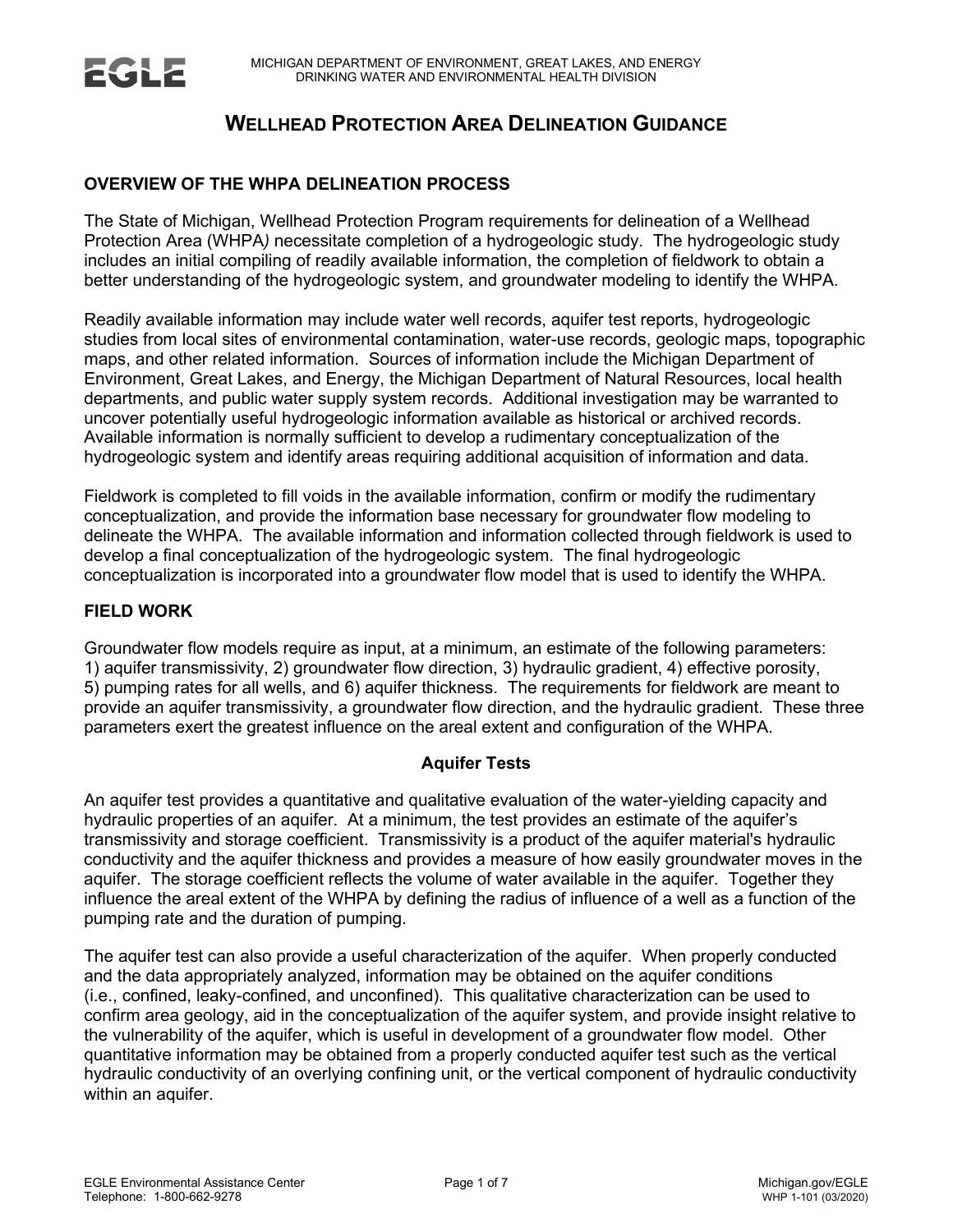All aquifer tests completed as part of a wellhead protection area delineation must meet the requirements of EGLE policy ODWMA-399-003 Aquifer Test Requirements for Public Water Supply Wells.

## **Groundwater Flow Direction, Hydraulic Gradient, and SWL Elevations**

The single most important aspect of a WHPA delineation is determination of the groundwater flow direction and hydraulic gradient. These two parameters exert considerable influence on the upgradient shape and areal extent of the WHPA. Groundwater flow direction and hydraulic gradient are determined by the collection of static water level (SWL) elevations. Depending on the modeling approach, SWL elevations may be used to confirm groundwater flow direction and hydraulic gradient information, directly determine the groundwater flow direction and gradient, or as "calibration targets" in more complex groundwater modeling and groundwater flow simulation efforts.

To grasp the importance of SWL elevations, it is important to understand the concept of the "potentiometric surface." Groundwater moves from areas of high energy (high elevation) to areas of low energy (low elevation). A single static water elevation reflects the energy of the groundwater at a specific location in the groundwater system. Multiple SWL elevations reflect the energy at multiple locations and may be used to develop a potentiometric surface. Once developed, the potentiometric surface depicts, in two dimensions, the spatial distribution of energy within the groundwater system. The direction of maximum change in the potentiometric surface defines the groundwater flow direction, and the magnitude of the change defines the hydraulic gradient.

Because SWL elevations in groundwater systems may vary little over long distances, it is important that SWL elevations be obtained while maintaining good vertical control. Static water level elevations must be provided relative to the National Geodetic Vertical Datum of 1929, or the North American Vertical Datum of 1988. All SWL elevations must be determined by surveying relative to a known vertical control point, such as a survey "benchmark," and determined to an accuracy of 0.01 feet.

## **DELINEATION APPROACHES**

There are three widely accepted approaches for delineation of a WHPA. The three approaches reflect an increase in the amount of fieldwork, an increase in the level of complexity of the groundwater flow model, or both. For the purpose of discussion the approaches will be referred to as follows:

- 1. Confirmation of Existing Information,
- 2. Direct Determination of Groundwater Flow Direction and Hydraulic Gradient,
- 3. Extensive Hydrogeologic Investigations.

A common denominator to the three approaches is the use of "reverse particle tracking" to identify the WHPA. Particle tracking may be described as "tracing the movement of an imaginary groundwater particle on the groundwater potentiometric surface." Thus, particle tracking identifies the path which groundwater takes in moving from areas of high energy to areas of low energy. In WHPA delineations it is more practical to perform the tracing of groundwater movement in reverse, or reverse particle tracking. Reverse particle tracking traces the movement of groundwater from areas of low energy to areas of high energy (i.e., from the pumping well back to the area of recharge). Reverse particle tracking eliminates the "trial-and-error" associated with forward particle tracking by eliminating areas of the potentiometric surface from which groundwater would not migrate to the well.

With any of these three delineation approaches, there must be an appropriate aquifer test conducted for the water supply well. If there is not a test which meets the requirements of EGLE policy,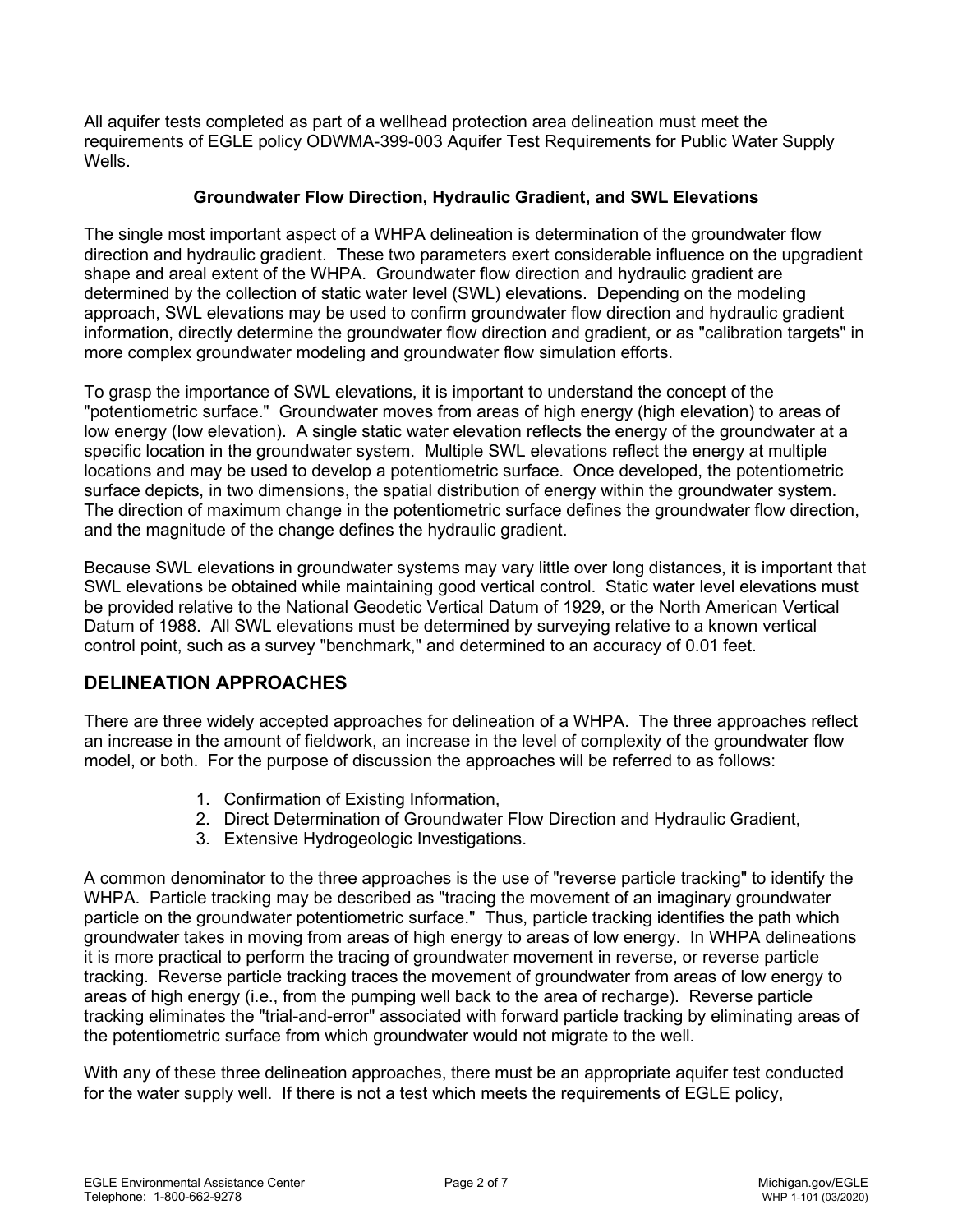ODWMA-399-003 Aquifer Test Requirements for Public Water Supply Wells, an appropriate aquifer test will need to be performed.

## **Delineations That Confirm Existing Information**

A delineation that confirms existing information is the least expensive. In this approach, an estimate of the groundwater potentiometric surface is obtained. The potentiometric surface is then confirmed by measurement of a minimal number of SWL elevations.

First, well log information is utilized to construct cross-sections representative of the local geology and to identify the discrete aquifer units present in the area. The well logs are further inspected to identify water wells that are completed in the same aquifer as the public water supply wells. The locations of an adequate number (approximately 15 or greater) of water wells completed in the same aquifer are identified on a map in a manner to provide a distribution of wells in the area surrounding a public water supply well. Where a water well in the same aquifer has been located, an estimate of the land surface elevation is made from topographic maps and other elevation data. Water level data, which is generally reported on well logs as a depth below the land surface, is obtained. The estimate of the land surface elevation and the depth of the groundwater below the land surface reported on the well log are used to estimate the SWL elevation at individual well locations. Collectively, the estimated SWL elevations from the multiple well locations are then used to develop a potentiometric surface map of the groundwater system.

It should be apparent from the preceding discussion that, in this approach, the potentiometric surface map is developed from existing well log and topographic information. This information is often of poor quality, insufficient in both spatial and vertical control to provide a true and accurate representation of the potentiometric surface. Error is introduced because of a lack of resolution in the estimate of land surface elevations, or because the water level information is inaccurate (plus or minus 5 feet). Also, seasonal differences relative to the time of well construction when the information was recorded can impart error to the water level information. As a result, the potentiometric surface developed from existing well log and topographic information must be confirmed. Confirmation is provided by the determination of SWL elevations in a minimal number of water wells (~4-6) completed in the same aquifer. If the SWL elevations confirm the potentiometric surface, a simple groundwater flow model is constructed and reverse particle tracking is completed to identify the WHPA*.*

## **Direct Determination of GW Flow Direction and Hydraulic Gradient**

Delineations that involve direct determination of the groundwater flow direction and hydraulic gradient place a much greater emphasis on fieldwork. In this approach considerable emphasis is placed on fieldwork to provide a greater number of actual SWL elevation measurements for development of the potentiometric surface.

As in the previous approach, well logs are screened to identify an adequate number of water wells (approximately 15 or more) completed in the same aquifer as the public water supply wells. The locations of selected water wells are placed on a map in a manner to provide a distribution of wells in the area surrounding a public water supply well. It is important that an emphasis be placed on wells in the area projected as upgradient of the public water supply well. As in the previous approach, the wells are utilized in the development of cross-sections to characterize the area geology. The selected wells are then further screened to identify the wells from which a SWL measurement can be easily obtained. This generally involves the elimination of wells equipped with a shallow or deep well jet, and small diameter wells. An emphasis is placed on locating wells 4-inches in diameter or greater, as they provide the easiest access. An elevation for the top of casing on selected wells is obtained by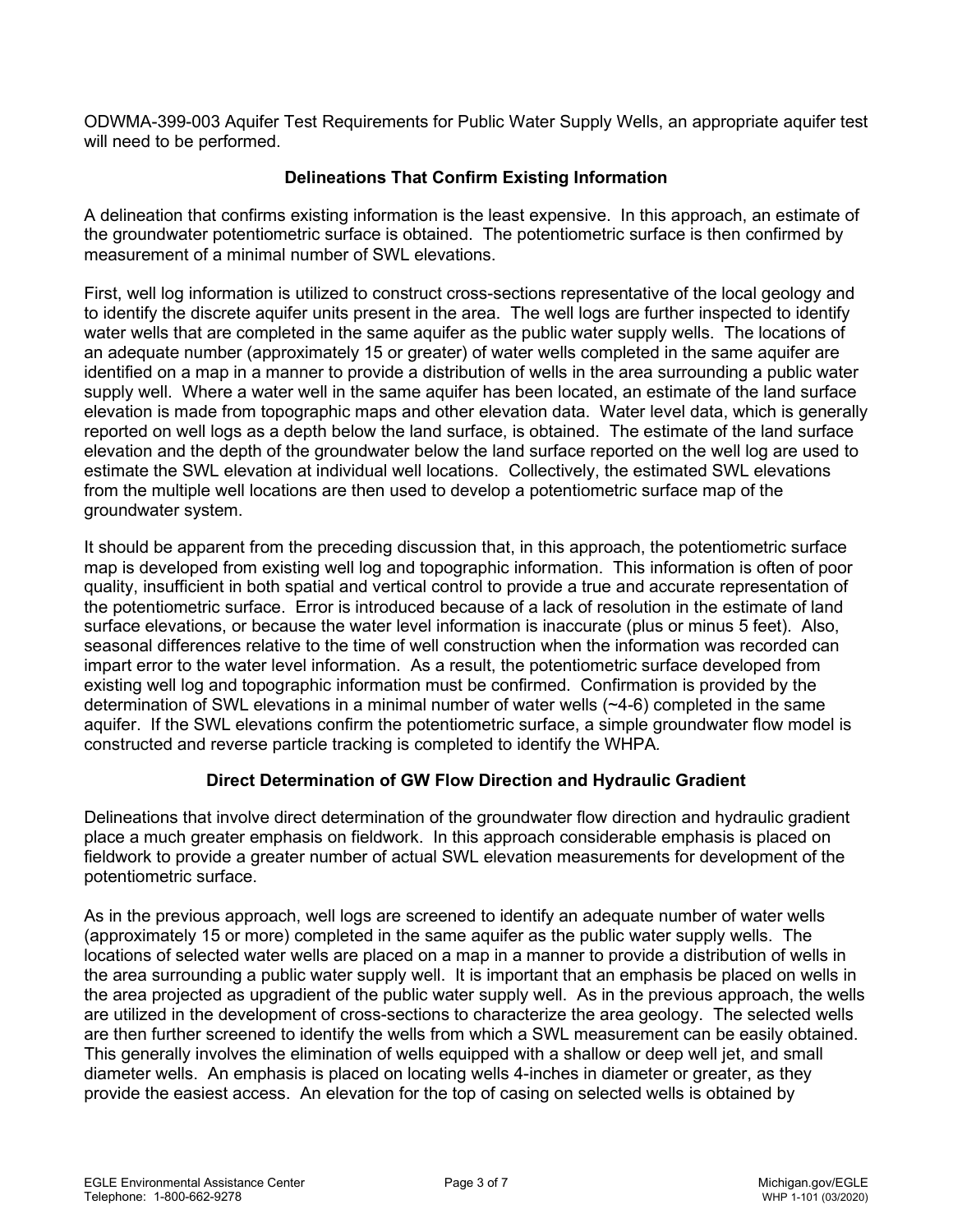surveying, and the SWL in all wells is the measured distance below the top of casing. The SWL elevation of the groundwater is then determined as the difference between the top of casing elevation and the distance to the SWL. The process provides actual SWL elevations from multiple well locations, which are than used to develop a potentiometric surface map of the groundwater system. As in the previous approach, a simple groundwater flow model is used in conjunction with reverse particle tracking to identify the WHPA*.*

## **Complex Hydrogeologic Investigations**

Delineations may also be obtained by conducting a complex hydrogeologic investigation, which is by far the most expensive approach. This approach includes extensive compiling of existing information and a preliminary characterization of the hydrogeologic system. Information sources may include water well records, aquifer test reports, hydrogeologic studies from local sites of environmental contamination, water-use records, geologic maps, topographic maps, stream flow data, rainfall data, and other available hydrologic information. Fieldwork is then directed at addressing inconsistencies in the available information or providing more detailed information in areas where the available information is limited. The fieldwork may include geologic borings, installation of observation or monitoring wells, determination of SWL elevations, aquifer tests, geophysical tests and isotope analysis. The combined set of existing information and newly acquired data is used to develop a conceptual model of the groundwater system that is reproduced mathematically as a groundwater flow model.

The mathematical duplication of the conceptual model may be completed using a sophisticated analytical groundwater model program or a numerical groundwater model program. The model programs are used to develop a mathematical representation of the groundwater flow system that can mimic the movement of groundwater in the hydrogeologic system. The mathematical representation in its simplest form depicts the hydrologic system in 2-dimensions incorporating boundary conditions and aquifer hydraulic characteristics (transmissivity, hydraulic conductivity, and aquifer thickness). Other hydrogeologic features, which may control the movement of groundwater, are frequently incorporated into the model. These features can include the effect of pumping wells, "positive" boundaries (i.e., lakes, streams and rivers), negative boundaries (i.e., presence of impermeable materials, pinching out of the aquifer), recharge to the groundwater system, and evapotranspiration. Depending upon the degree of complexity in the groundwater system, the vertical movement of groundwater may be incorporated into the model resulting in a model that is 3-dimensional. The vertical movement of groundwater may be necessary to simulate the movement of groundwater between aquifers or the dewatering of an unconfined aquifer.

Once the conceptual model has been mathematically duplicated, the mathematical model is used to simulate the movement of groundwater in the groundwater system. Output from the simulation includes, at a minimum, potentiometric surface information that defines how groundwater moves in the hydrogeologic system, and information on the distribution of groundwater discharges in the system. The output from the simulation is compared, or calibrated, against known SWL elevations and discharge information to determine a "goodness of fit." A close match between the observed information and simulation output indicates the model provides an accurate mathematical representation of the groundwater flow system. The model may than be used to evaluate different resource development scenarios and identify the wellhead protection area. As with the previous approaches, reverse particle tracking is used to identify the WHPA.

## **Summary of Delineation Approaches**

Regardless of the approach that is used, simplifying assumptions relative to the hydrogeologic system must be made to complete a WHPA delineation. In the succession of approaches discussed above,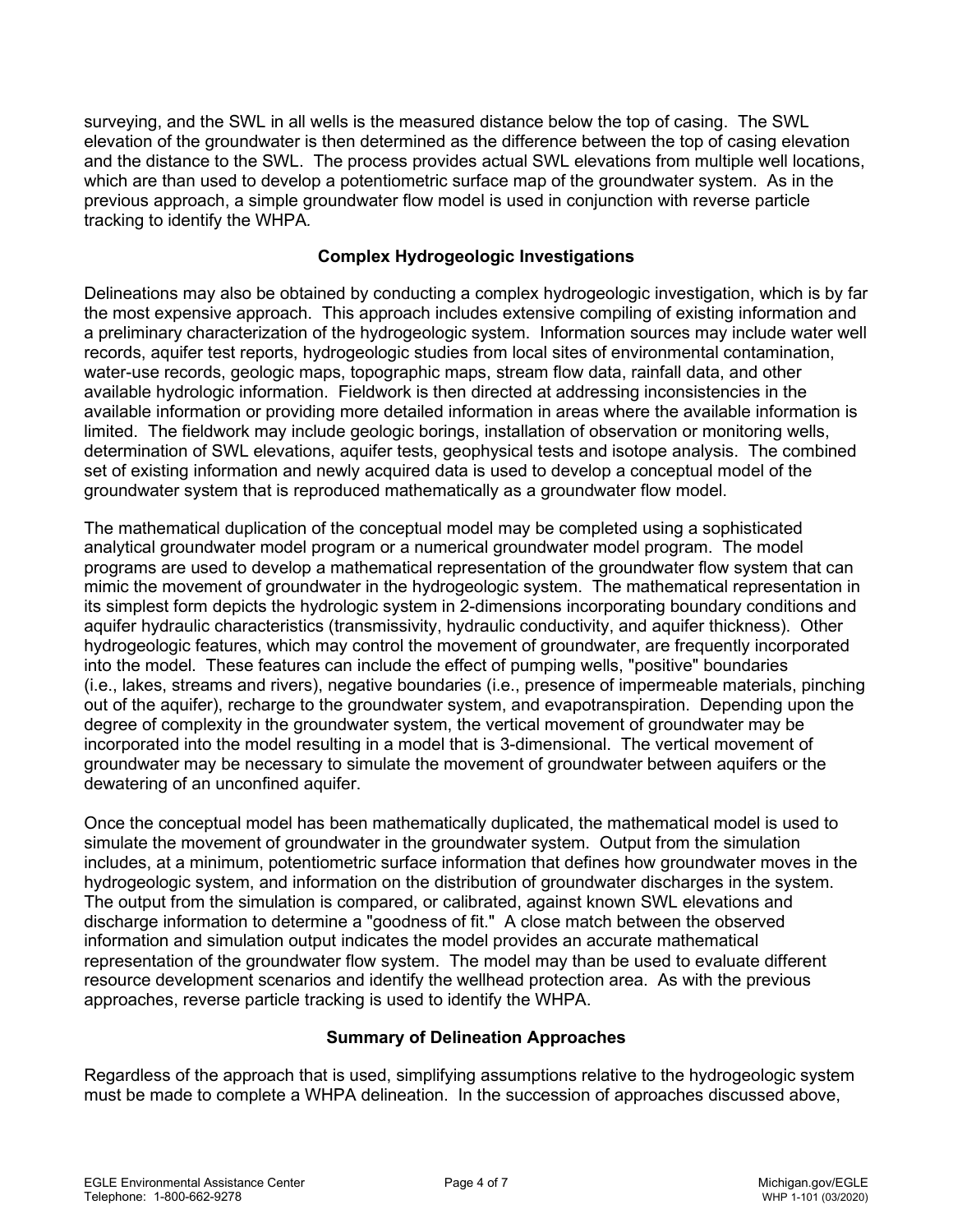the accumulation of additional reliable information results in a successive reduction in the potential impact of the simplifying assumptions. Generally, the simplifying assumptions are handled in a manner so as to insure a "conservative" delineation of the WHPA.

Delineations based on existing information are characterized by an emphasis on available data and a minimal amount of fieldwork. The direct determination of the groundwater flow direction and hydraulic gradient also relies on existing data, although much greater emphasis is placed on the acquisition of SWL elevation data and the development of the potentiometric surface. Both approaches are characterized by the use of elementary groundwater flow models. The models are analytical solutions to a complex problem that describe the groundwater system in two dimensions. Although highly recommended and appropriate for the delineation of a WHPA, a clear understanding of the assumptions and limitations of the two approaches is essential. The two approaches tend to provide a delineation which, although frequently accurate, may provide a conservative over-estimate of the "actual" WHPA. This means that the WHPA area may be larger than it needs to be, making management of the area a more difficult task.

Complex hydrogeologic studies necessitate the acquisition of more specific information. The approach entails the use of sophisticated groundwater flow models that allow for the incorporation of many more hydrogeologic subtleties. The approach tends to rely to a lesser extent on coarse simplifying assumptions resulting in a groundwater flow model that better mimics the hydrogeologic system. As a result, the complex approach frequently provides a more concise, smaller, and defensible WHPA. The groundwater flow model that is developed may also be useful in assessing various groundwater resource development scenarios for which the previous approaches are not amenable. Unfortunately, this approach requires a much greater investment of time and resources to complete the delineation.

## **SELECTING A DELINEATION APPROACH**

Delineations based on existing information may be performed for as little as \$15,000, while complex hydrogeologic studies can cost in excess of \$100,000. The cost is highly dependent on the number of municipal wells and the hydrogeologic complexity of the groundwater system. A community must weigh the options relative to their goals, economics, and long-term planning objectives related to the local wellhead protection program to evaluate which delineation approach is most appropriate. The delineation approach should meet the wellhead protection goals and objectives of the community.

An important factor to remember when applying any delineation approach is that the WHPA may change with time. The WHPA must be reevaluated as changes in the community alter the operational parameters of the public water supply system. Changes in the public water supply system such as the construction of a new well, an increase in the rate of groundwater withdrawal, or shifts in pumpage from one well field to another are actions that would necessitate a reassessment of the WHPA.

## **Summary of Groundwater Flow Model Programs**

Following are examples of groundwater flow model programs that may be used to complete a WHPA delineation. The list is not all-inclusive and other model codes are available that may be appropriate. The list is provided to emphasize the diversity of model codes available.

## **MODEL TYPE: ANALYTICAL, ANALYTIC ELEMENT OR NUMERICAL**

## **WHPA Analytical (2-dimensional)**

Developed by the U.S. Environmental Protection Agency (U.S. EPA), Office of Groundwater Protection. An integrated program of analytical and semi-analytical solutions to the groundwater flow equation coupled with particle tracking. Very easy to use, although limited in the scope of information it accepts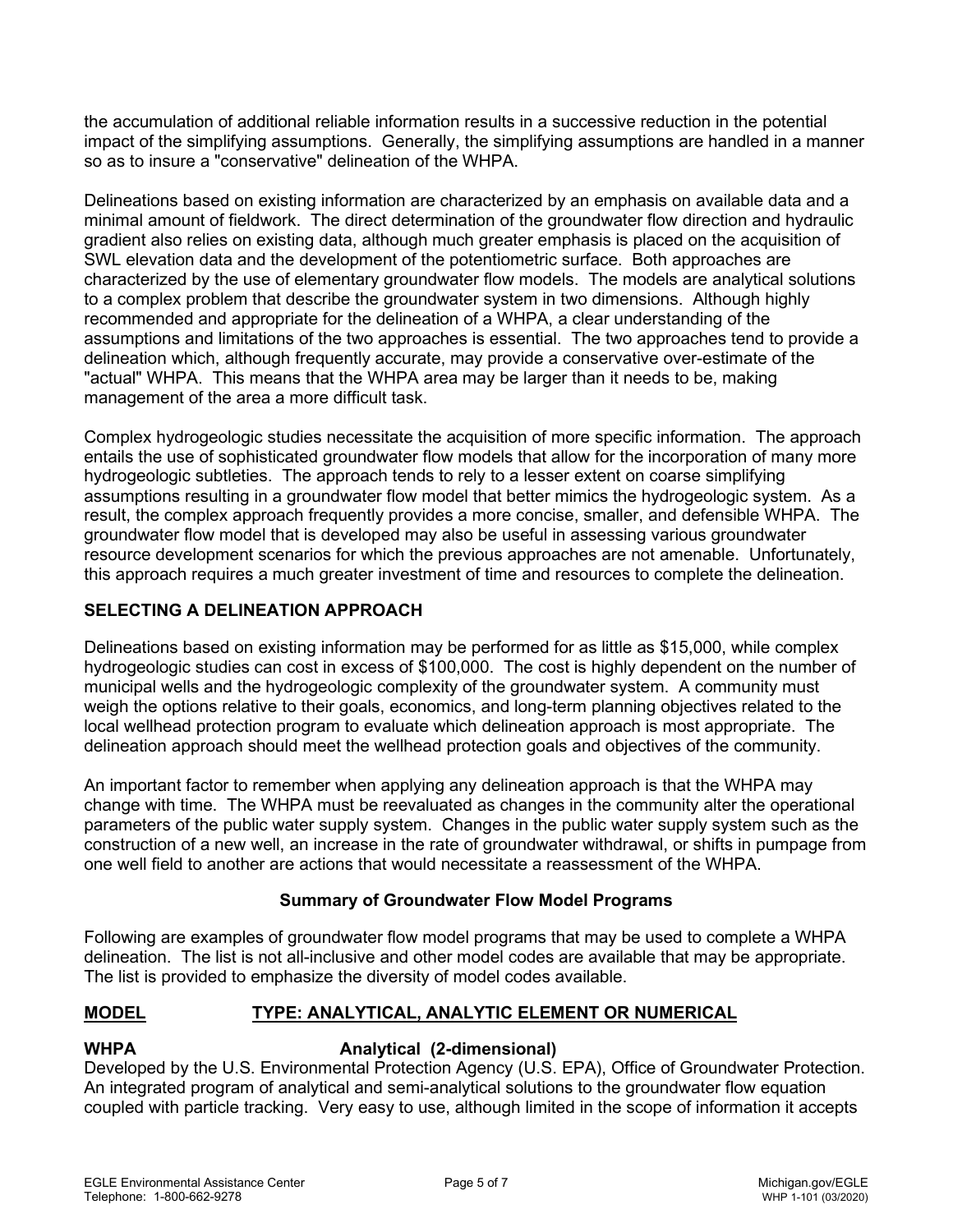and ability to simulate hydrogeologic complexities. Semi-analytical GPTRAC Numeric option has been widely used for delineation of WHPAs.

### **CAPZONE/GWPATH Analytical (2-dimensional)**

An analytical flow model for simulating confined, leaky confined or unconfined flow to wells with superposition of regional water levels and particle tracking. Requires interface with SURFER, a computer contouring program. Able to incorporate some hydrogeologic complexities but restricted by limiting assumptions incorporated into methodology. Provides model head output that allows for "calibration" of the model.

## **QUICK FLOW Analytic Element (2-dimensional)**

An interactive analytical element model that simulates 2-dimensional steady-state and transient groundwater flow. Steady-state model simulates flow in horizontal plane using analytical functions. Model generates streamlines, particle traces and head contours. Easy to use, menu driven, able to incorporate some hydrogeologic complexities, but restricted by limiting assumptions incorporated into the methodology.

### **WINFLOW Analytic Element (2-dimensional)**

This program was developed by the same author as **QUICK FLOW***.* This model is an enhanced, Windows-based, version of **QUICK FLOW***.*

## **GFLOW Analytic Element (2-dimensional)**

A flexible model used to simulate regional flow systems. Able to incorporate wells, area inhomogeneities, and some hydrogeologic complexities which can account for the vertical movement of water through localized interconnections (infiltration/discharge from lakes, drains and rivers). A flexible model incorporating greater field diversities by virtue of the analytic element method. Modeled head output and limited discharge information is obtained for "calibration" of the model.

## **CZAEM Analytic Element (2-dimensional)**

Developed by the U.S. EPA. Similar in application to GFLOW, although unable to incorporate the full range of hydrogeologic complexities. Designed for elementary capture zone analysis.

## **WhAEM Analytical (2-dimensional)**

Developed by Indiana University for the U.S. EPA, Office of Groundwater Protection. Includes an analytic element model that superposes many analytic solutions to generate a solution to the groundwater flow equation. The model uses two programs, a preprocessor GAEP and the flow model CZAEM. The model is easy to use and can handle fairly realistic boundary conditions such as streams, lakes and aquifer recharge due to precipitation unlike most analytical models.

## **MODFLOW Numerical (2- or 3-dimensional)**

Finite difference model for the simulation of 2-dimensional, quasi-3-dimensional or fully 3-dimensional steady-state and transient groundwater flow. Model incorporates virtually all hydrologic complexities including wells, recharge, evapotranspiration and movement of groundwater into and out of drains, rivers and lakes. A complex groundwater flow model that was previously difficult to use.

Various pre- and post-processors are now available. Most widely used numerical model, well documented for modeling simple or complex hydrogeologic settings. Provides model head and discharge as output for calibration of the model.